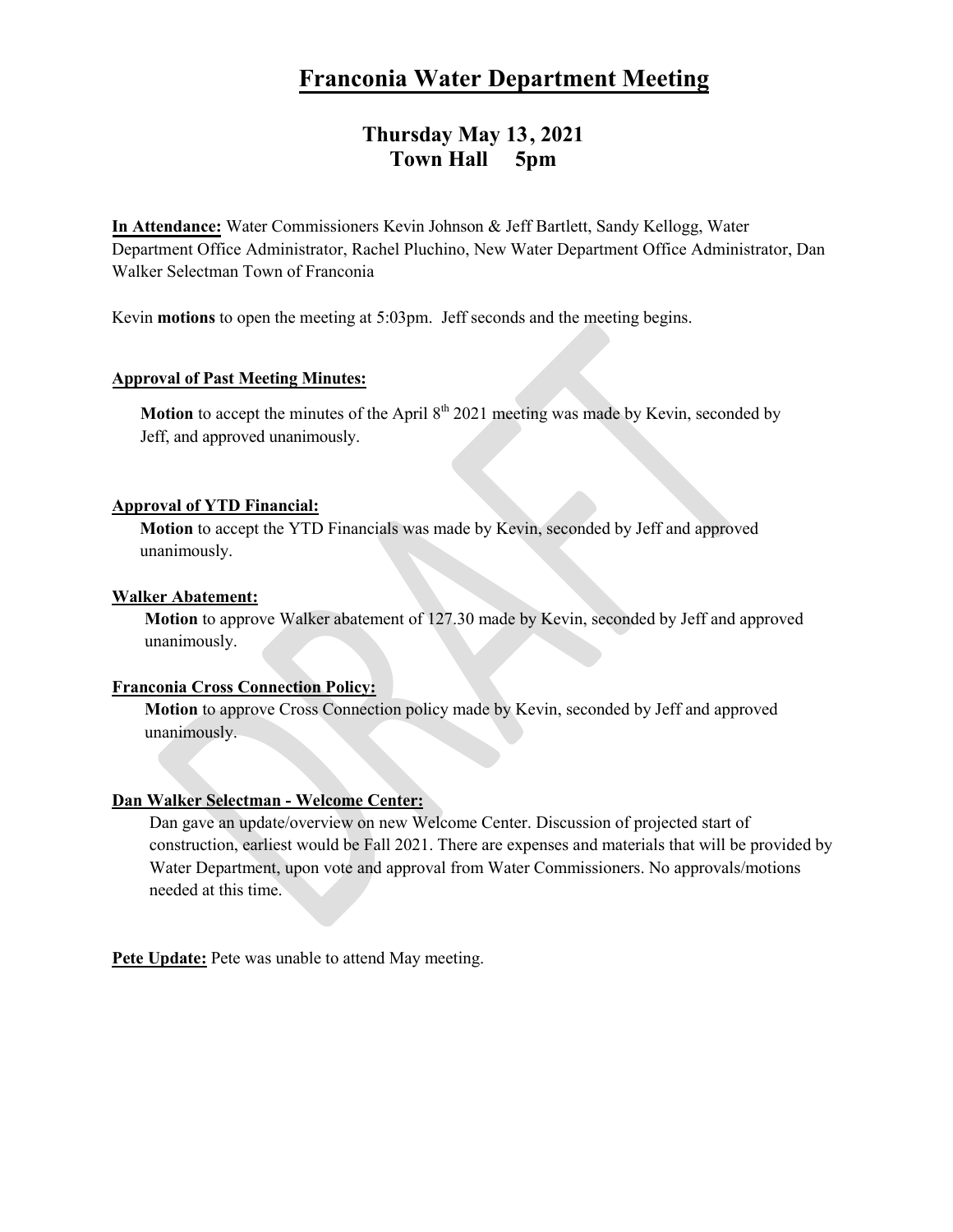## **Sandy Update:**

• **Governance** – Sandy gave update on information she has gathered thus far regarding the addition of Mittersill to the Franconia Water Department beginning in1967. She also provided information regarding changes made in the 2000's in administrative areas. Rachel will be looking further into this topic.

## **Rachel Update:**

- **Delinquent Accounts:**
	- $\circ$  6 accounts still outstanding and certified letters went out on April 13<sup>th</sup>, 2021. This was second letter sent with specifics of shut-off protocol and time limit before shut off is utilized. Rachel will be continuing follow up
- **Consumer Confidence Reports:** Franconia and Mittersill CCRs are complete and will be included in May billing. Certification paperwork will be sent out before June meeting.
- **Spring Flushing**: Completed
- **Asset Management Plan**: Rachel will be continuing the work on a new/updated Asset Management plan for the water dept. She has an upcoming meeting with Luis at NHDES who specializes in Asset Management.

## **Update on NBRC grant application:**

NBRC grant has been completed, signed and submitted as of May 13<sup>th</sup> 2021. Estimated approval notification is August 2021. No further action required at this time.

#### **E Signatures:**

Rachel will be looking into our current programs so Commissioners can E-sign documents remotely. Water Department Office will always be the originator of E-sign documents.

## **Roubillard Meter:**

Roubillard had a new meter installed in 2018, meter has only read error code. There will be no back payments due on this account. Due to the computer error there is no way to accurately calculate usage.

**Motion** made by Kevin stating we will not be back charging for error reading on meter. Jeff seconded motion and it was approved unanimously.

## **Request for Qualifications**:

 Horizons Engineering Inc. will be completing the Main Street Watermain Replacement Project. **Motion:** made by Kevin, seconded by Jeff and unanimously agreed upon.

## **Physical Security of the Plants**:

Kevin purchased and installed key boxes – there is one at Mittersill Pump house and one at Franconia pump house.

 **Action:** No further action required.